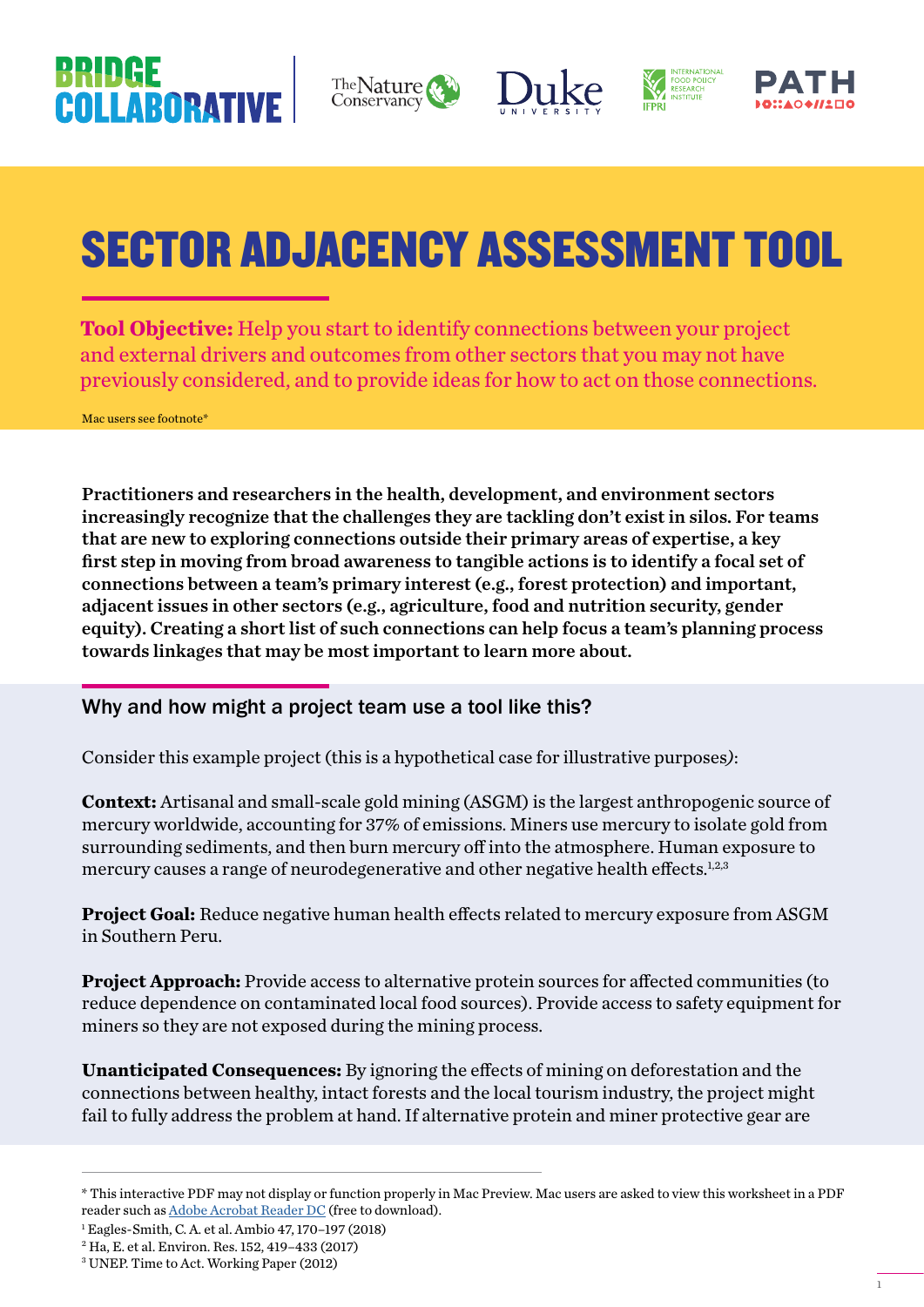provided, but nothing is done to address deforestation resulting from mining expansion, the mercury problem may intensify. If major sources of local income are mining and ecotourism, and ecotourism is harmed by deforestation in ecotourism areas, a potential consequence might be that people leave ecotourism to join the mining industry. Additional miners would ultimately introduce mercury into the water supply and atmosphere at a faster rate. If the environmental consequences of mining were considered at the beginning of the project, a different project approach might have been selected.

The Sector Adjacency Assessment Tool provided here is intended to help individuals or teams begin identifying connections to other areas of expertise that might be relevant to investigate in more depth. These connections can form the start of a structure for other planning tools such as situation analyses, logic models, and results chains, or help identify domains of expertise (and associated experts) to engage during a project.

This tool is inspired by, and expands upon, FHI360's [adjacency map for integrated](https://www.fhi360.org/sites/default/files/media/documents/resource-id-map-adjacency.pdf)  [development.](https://www.fhi360.org/sites/default/files/media/documents/resource-id-map-adjacency.pdf) We intend for individuals or teams to use this tool as a brainstorming exercise to expand their thinking beyond high-level sectoral connections like "health," "development," or "environment" to identify adjacent drivers and outcomes with more specificity, and to spark thinking about unintended consequences, unexpected connections, or alternative intervention pathways.

### When to use this tool:

This exercise is particularly oriented towards the initial stages of a planning process though can be used at any stage to:

- Develop an initial understanding of or reconsider the system surrounding your topic of interest
- Evaluate the potential impact of intervention options
- Identify which outside field(s) of expertise and/or stakeholders to engage in your work
- Inform the development of more in-depth planning tools or diagrams (for example: situation analysis, systems map, context diagram, conceptual model, results chain, logic model, etc.)
- Illuminate new dimensions connected to your work to consider as you move forward

### Time required:

Walking through this tool individually or with a small team should take approximately 1-3 hours. If the exercise includes broader discussion in a workshop or other larger group setting, it may take up to 5 hours.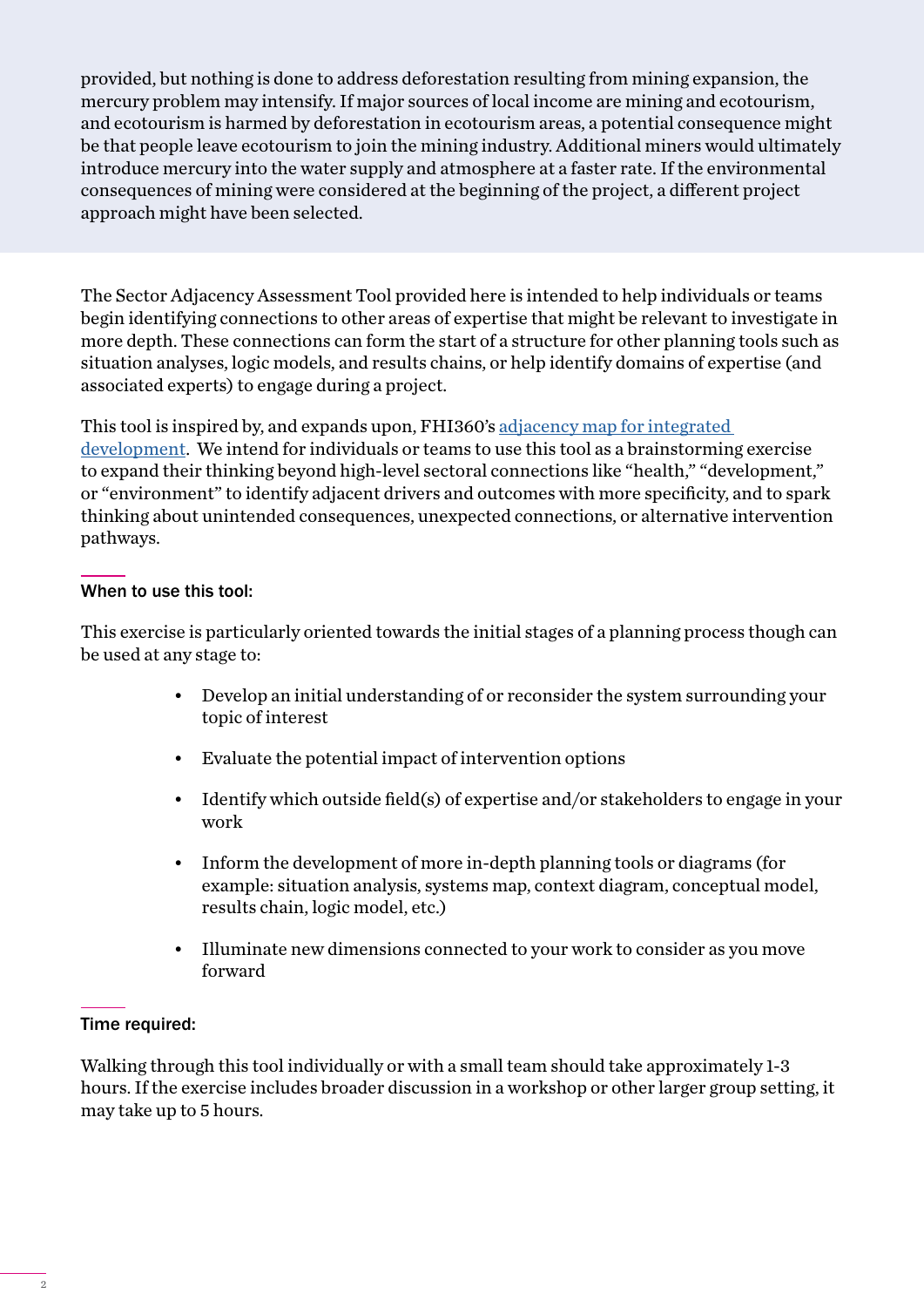#### Tool structure:

This tool has four sections that walk through a series of exercises designed to help you start thinking about cross-sector connections

#### **Section A:** Getting Started

Select a project/context and specify the relevant stakeholders

#### **Section B:** Exploring Drivers and Outcomes

 Consider important issues from different sectors ([using this](https://nicholasinstitute.duke.edu/sites/default/files/bridge-collaborative/Sector-Adjacency-Tables-2019.pdf)   [corresponding worksheet](https://nicholasinstitute.duke.edu/sites/default/files/bridge-collaborative/Sector-Adjacency-Tables-2019.pdf)) and think about which are relevant to your project. Rank them using the provided rubric.

#### **Section C:** Prioritizing and Acting on Connections

 Prioritize the relevant cross-sector issues that you ranked using the rubric and think about why your team might not have acted on those connections previously. Also, consider the gender and equity implications of your project and its connection to aspects of other sectors

#### **Section D:** Next Steps

 Think about which cross-sector connections are most important to pursue moving forward, and consider ways to act on those connections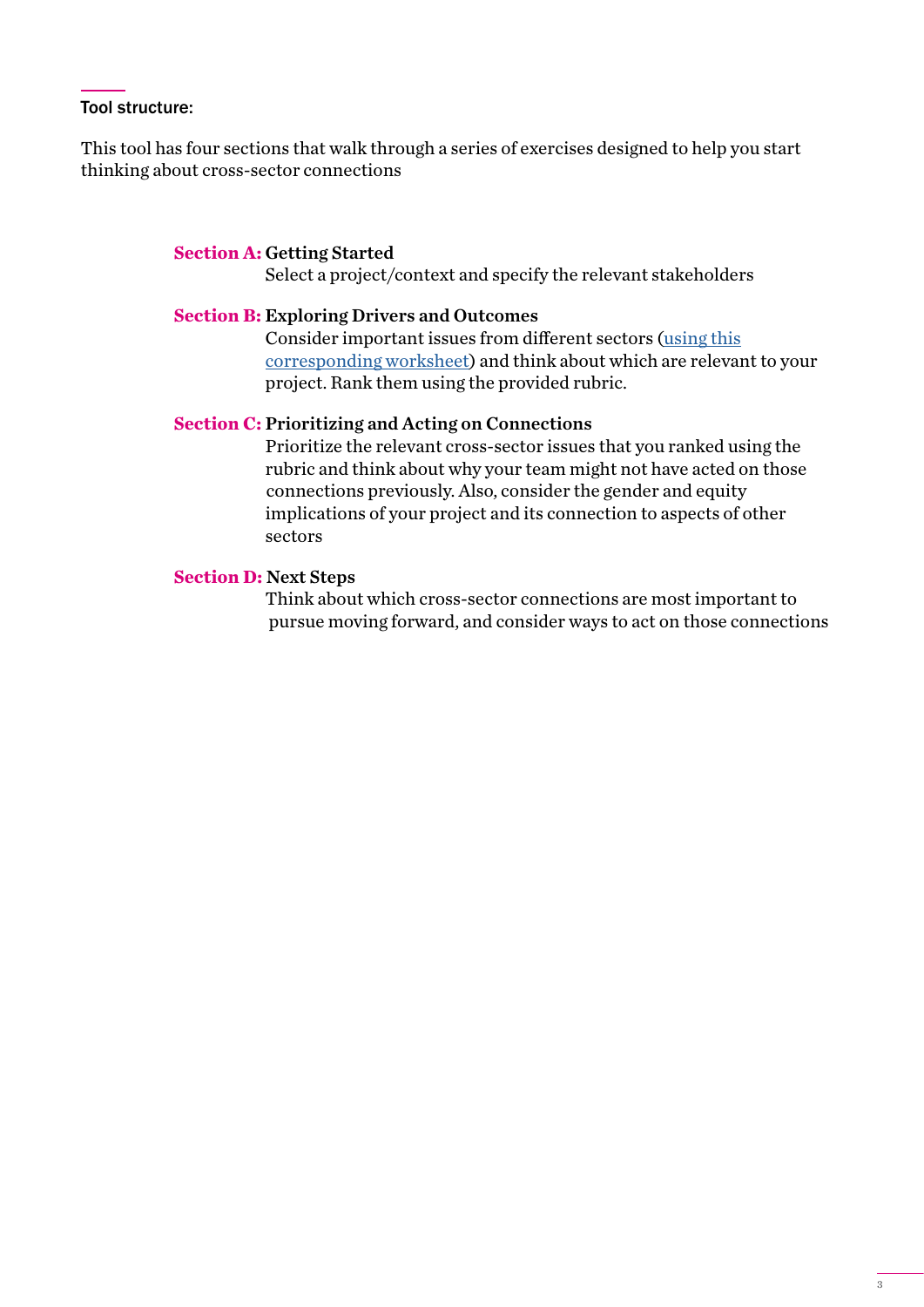# A. Getting started

Section objective: Select a project/context and specify the relevant stakeholders.

Section instructions: Answer the three questions below.

Select a project you are working on or an issue you are curious to explore. What is the specific problem are you trying to solve within this work? (e.g. sustainable fish population harvest in Indonesia, poverty and incarceration rates in Memphis, women's rights in Northern India). If you already have an intervention in mind or underway, also write this below. 1.

Who are the primary communities or types of people who are most directly affected by this problem? Who are the primary communities or types of people who most directly affect or are directly involved with this problem? (e.g., fishermen in Indonesia, lowincome residents of Memphis, pregnant women in Northern India) 2.

What, if any, are additional social or environmental problem(s) you trying to solve within this work? As above, who are the target audiences, beneficiaries, or focal communities? 3.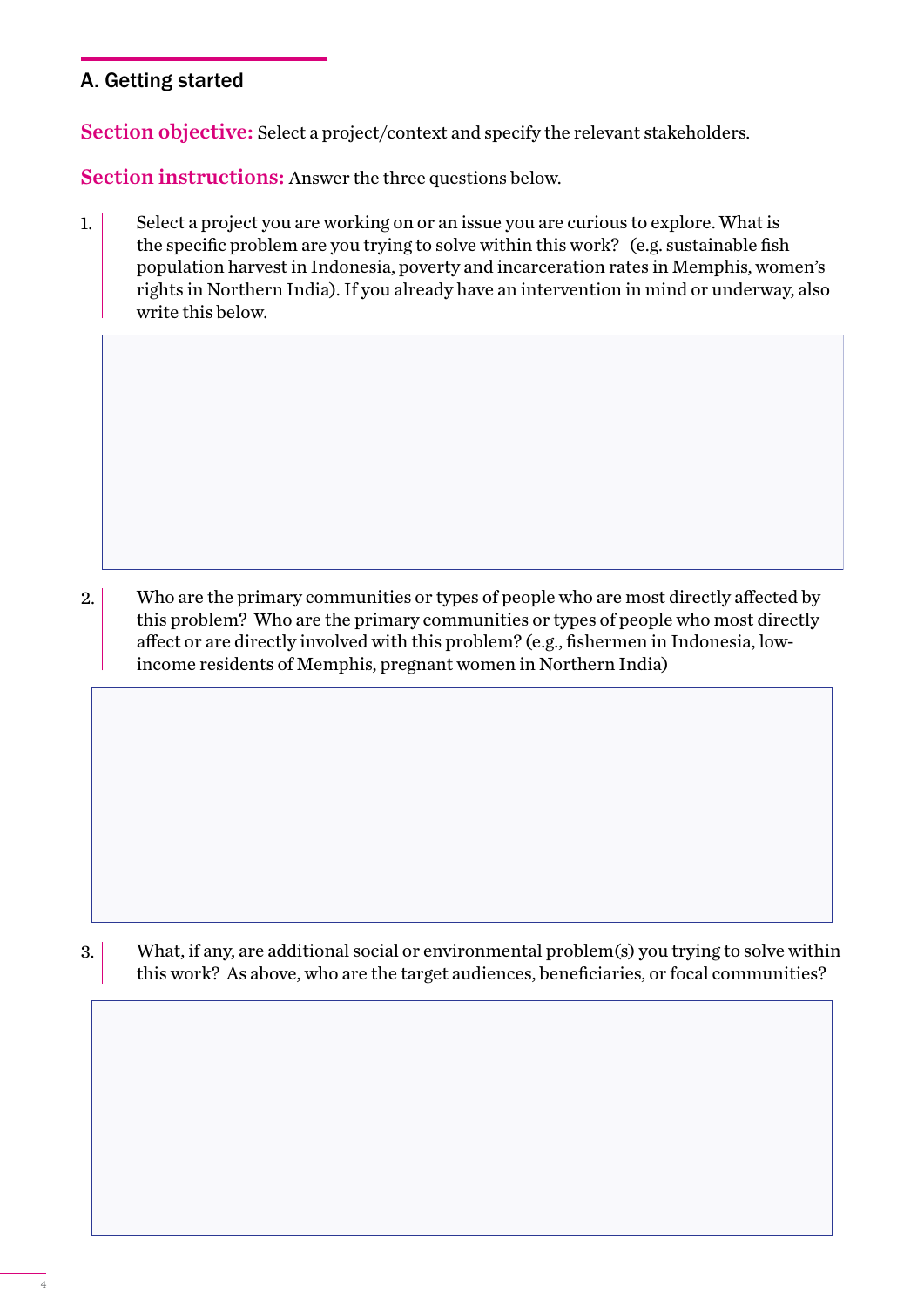# B. Exploring drivers & outcomes

Section objective: Consider important issues from different sectors and think about which are relevant to your project. Rank them using the provided rubric.

### **Background:**

You will see eight tables in this <u>tool's attachment</u> for the following sector areas: (1) environment; (2) health; (3) nutrition and nutrition security; (4) agriculture and food security; (5) water, sanitation, and hygiene (WASH); (6) energy; (7) education; and (8) economic development and livelihoods. Note, gender and equity are not included as separate sectoral areas, but rather as crosscutting issues that should be considered in all projects—further questions on these subjects are included at the end of Section C.

Each sector table in the attachment represents a sectoral area and contains both 'drivers' and 'outcomes'\* for you to consider in relation to your work. You may consider either or both depending on your stage of planning and goals for this exercise. We encourage you to push yourself to be explicit about and challenge your current assumptions, and take a curious mindset to consider how topics outside of your usual areas of expertise or comfort zone may connect to your topic of interest. These lists are not intended to be exhaustive or inclusive of every driver and outcome for a particular sector; rather, they illustrate common issues and outcomes important for that sector. However, if you feel that are important drivers or outcomes missing we provide blank space at the bottom of each sector table for you to add items to the tables.

*\*Note: the division between drivers and outcomes is not always distinct. In this document, you will see "drivers" and "outcomes" separated in an attempt to organize like concepts; however, whether something is a driver or an outcome can be dependent on the context of the system and perspective of the analyst. For example, a "driver" listed below could be the focus of your project, and therefore be considered an outcome in your context. Similarly, an "outcome" listed below may serve as a driver in certain contexts. And some can be both, in the case of feedback loops! While it's good to keep this context in mind as you work through the document, don't get stuck on this distinction and keep in mind the main goal at hand: to use this tool to identify ways in which your project/issue is connected to knowledge areas that you haven't explored yet.*

# Section instructions

- Go through each table in the attachment, briefly consider each item listed, and circle those for which you answer 'yes' or 'maybe' to the questions below: Step 1:
	- For each item listed, ask yourself, 'might this have a direct or indirect influence on the problem I am trying to solve?' (e.g., I am working on education access, does the item 'unsafe water, sanitation, and hygiene' influence this issue? If yes or maybe, circle it.)
	- For each item listed, ask yourself, 'might this be directly or indirectly influenced by the problem I am trying to solve?' (e.g., I am working on education access, might my interventions influence the item 'human-wildlife conflict'? If yes or maybe, circle it.)

As you fill out the tables, be sure to consider the stakeholders you identified in Section A. Think about the issue from their perspectives; might this lead you to circle anything additional?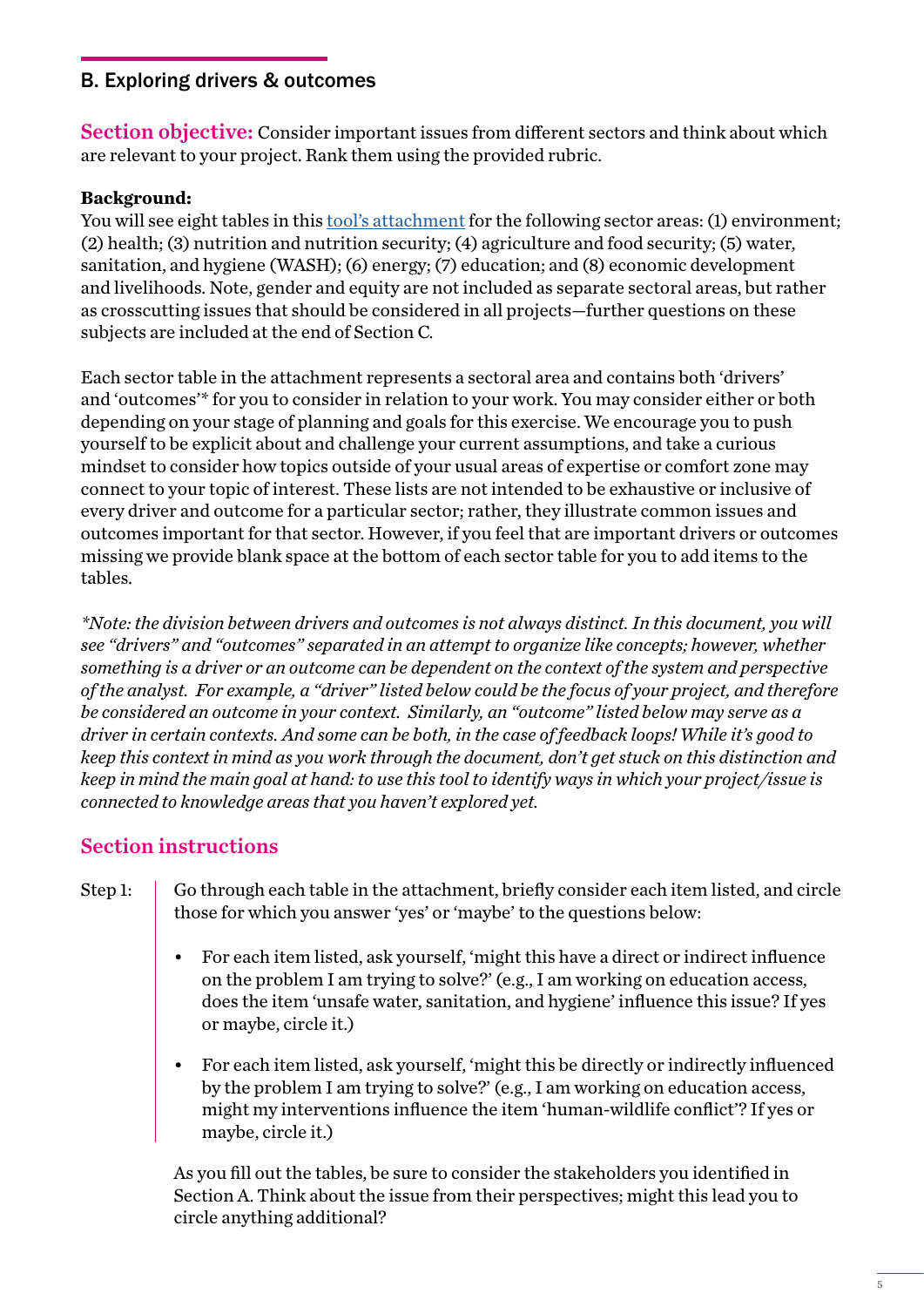\*Shortcut\* – while there is value in considering each item in the attached tables, if you are pressed for time limit yourself to circling no more than 15 items (at least for a first pass through).

For everything you've circled, determine a relevance score using the rubric below: Step 2:

**1 –** highly relevant or direct connection, and we are working on it already

**2 –** possibly relevant and connected, but we are not working on it yet

# C. Prioritizing & acting on connections

Section objective: Prioritize the relevant cross-sector issues that you ranked using the rubric and think about why your team might not have acted on those connections previously. Also, consider the gender and equity dimensions of your project and their connection to aspects of other sectors.

Section instructions: Fill in the four tables according to the prompts below, and answer the follow-up questions about gender and equity dimensions.

# **Relevance score 1:** highly relevant or direct connection, and we are already working on it

These are connections for which you have a high degree of certainty about their relevance to your work and you have already begun to address them. List the three most significant items from the attached tables that you gave a '1' relevance score, as well as how you understand them to be related to your work. Then, reflect on any barriers (internal or external) that are preventing you from fully acting on this connection. You can select drivers, outcomes, or a mix of both to fill in the first column:

|    | <b>Relevance Score 1</b><br><b>Connections</b> | Relationship | <b>Barrier(s) to progress</b> |
|----|------------------------------------------------|--------------|-------------------------------|
| 1. |                                                |              |                               |
|    |                                                |              |                               |
|    |                                                |              |                               |
| 2. |                                                |              |                               |
|    |                                                |              |                               |
|    |                                                |              |                               |
| 3. |                                                |              |                               |
|    |                                                |              |                               |
|    |                                                |              |                               |
|    |                                                |              |                               |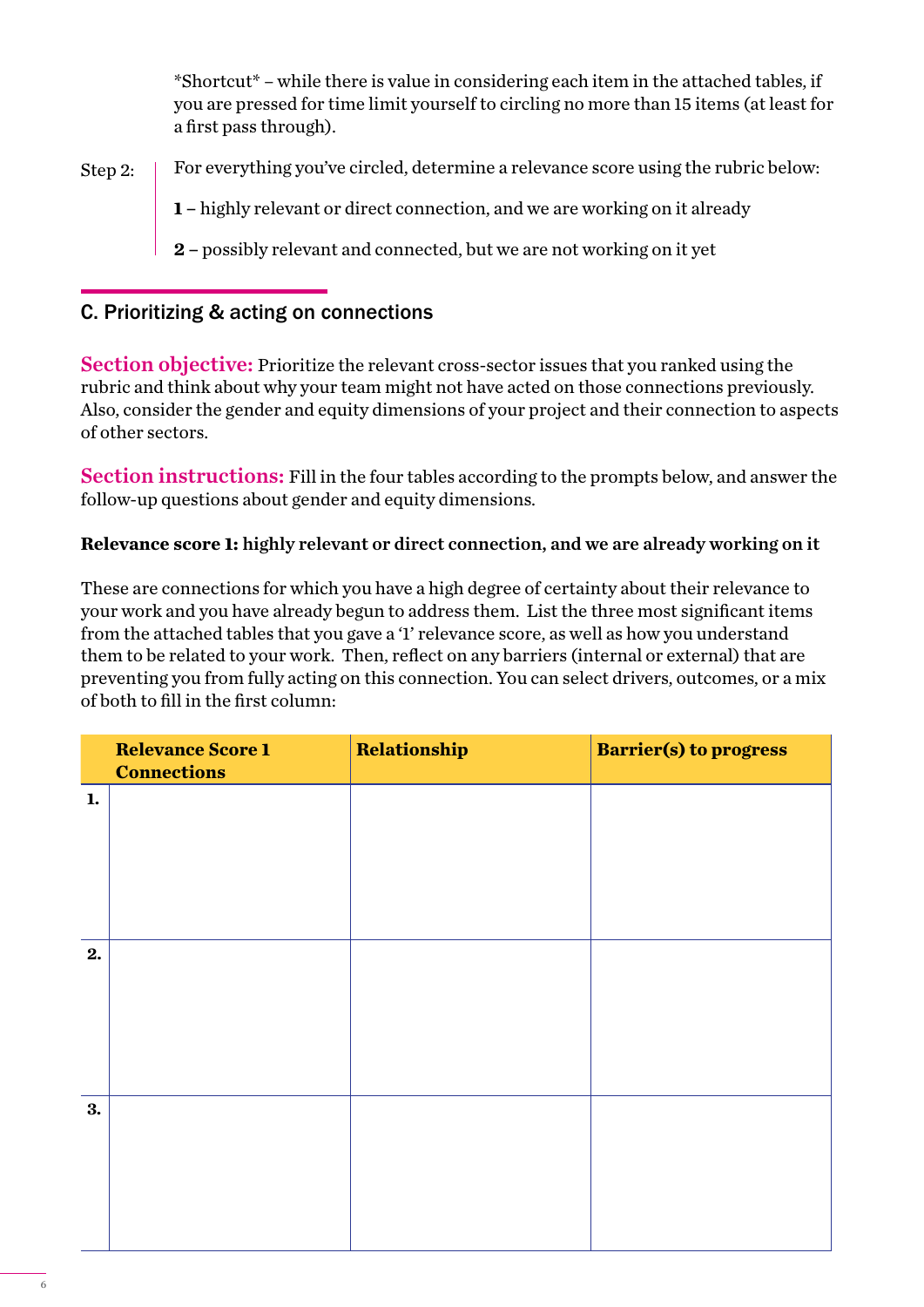# **Relevance score 2:** possibly relevant and connected, but we are not working on it yet

These are connections for which you are curious about their relevance and connection to your work, but are not yet addressing. List the five most significant items from the attached tables that you gave a '2' relevance score, as well as how you understand them to be related to your work. Then, reflect on any barriers (internal or external) that have prevented you from addressing this connection. You can select drivers, outcomes, or a mix of both to fill in the first column:

|              | <b>Relevance Score 2</b><br><b>Connections</b> | Relationship | <b>Barrier(s) to progress</b> |
|--------------|------------------------------------------------|--------------|-------------------------------|
| $\mathbf{1}$ |                                                |              |                               |
| 2.           |                                                |              |                               |
| 3.           |                                                |              |                               |
| 4.           |                                                |              |                               |
| 5.           |                                                |              |                               |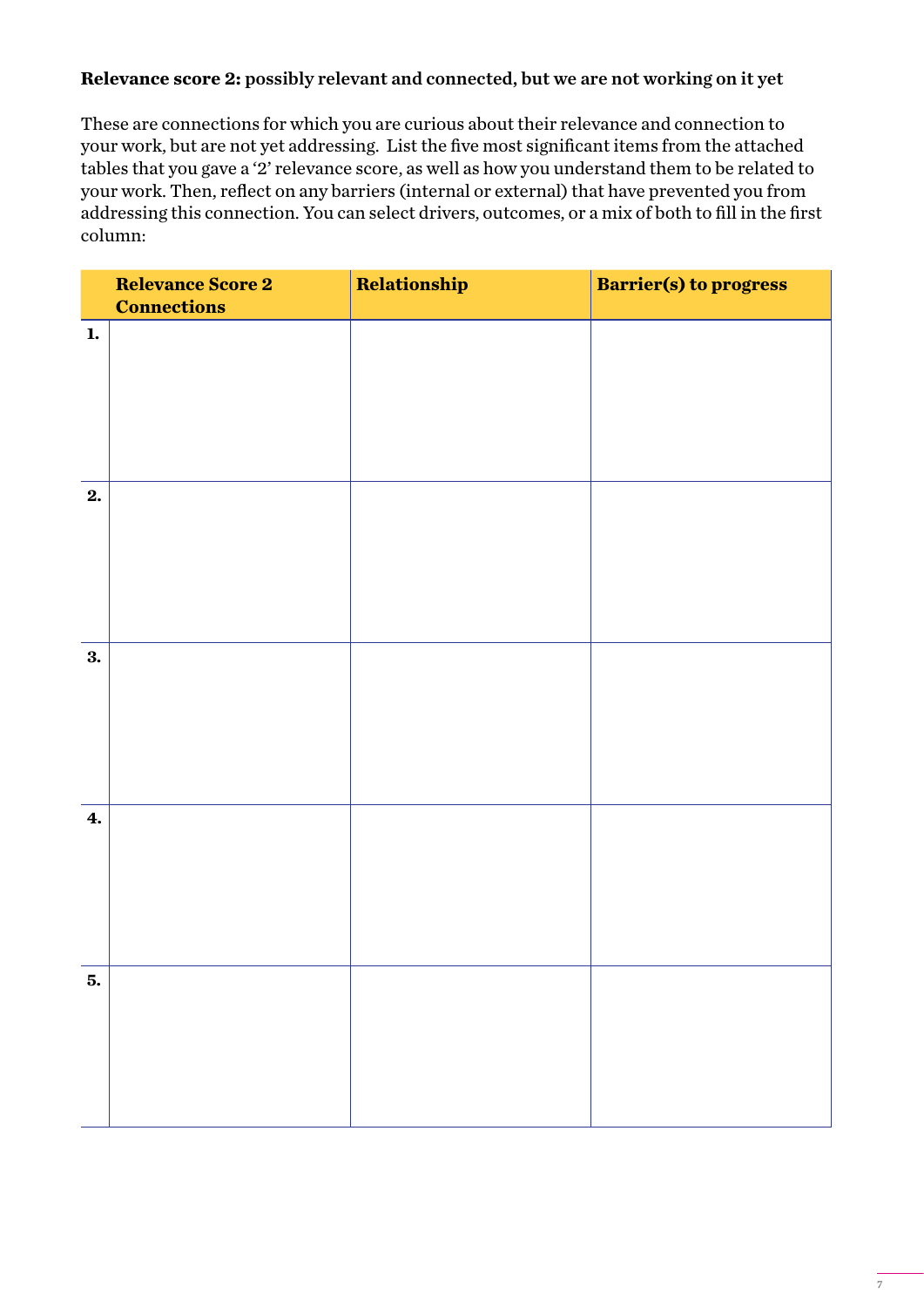Were there any relevance score '2' items listed in the table above that you have important questions about? Select up to three of your #2 rated items from the table above and write them below, listing a priority question related to each connection.

Some examples of questions include: "How many people consume contaminated fish per year in this region?", "Does evidence show that access to green space improves mental health outcomes in cities?", "Is access to education an issue in the region I'm working in?"

|    | <b>Relevance Score 2</b> | <b>Priority question</b> |
|----|--------------------------|--------------------------|
| 1. |                          |                          |
|    |                          |                          |
|    |                          |                          |
|    |                          |                          |
|    |                          |                          |
|    |                          |                          |
| 2. |                          |                          |
|    |                          |                          |
|    |                          |                          |
|    |                          |                          |
|    |                          |                          |
|    |                          |                          |
| 3. |                          |                          |
|    |                          |                          |
|    |                          |                          |
|    |                          |                          |
|    |                          |                          |
|    |                          |                          |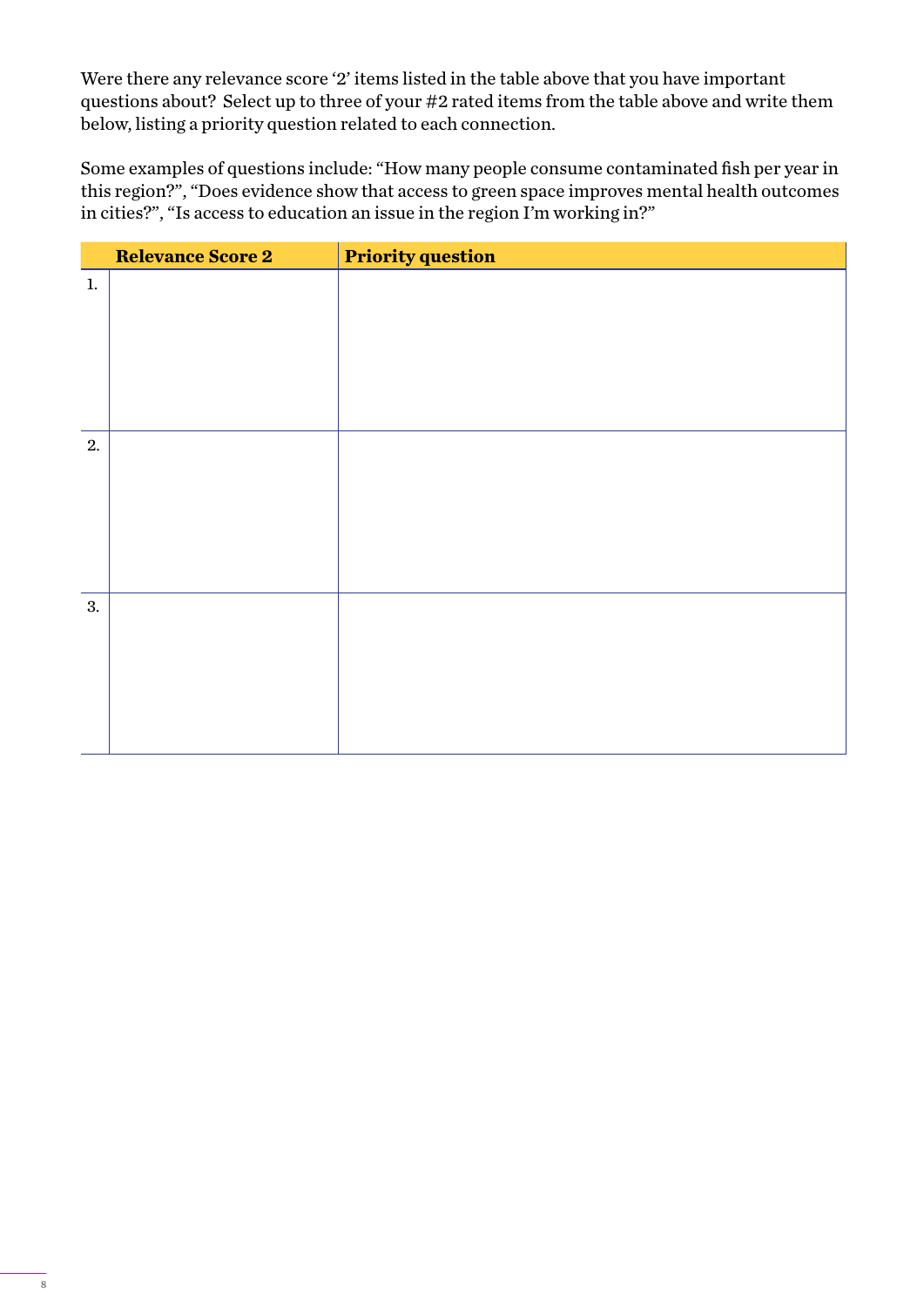# **Assessing gender & equity as cross-cutting considerations**

How are genders affected differently in your work's context? i.) Do men and women have different roles in this community or system? Might men and women have different perceptions related to this system? a.

ii.) Consider the gender dynamics with respect to your priority connections identified in Section C (Prioritizing & Acting on Connections). Ask yourself how gender discrimination, gender empowerment, gender pay differences, and gender-specific roles/ tasks might be present. a.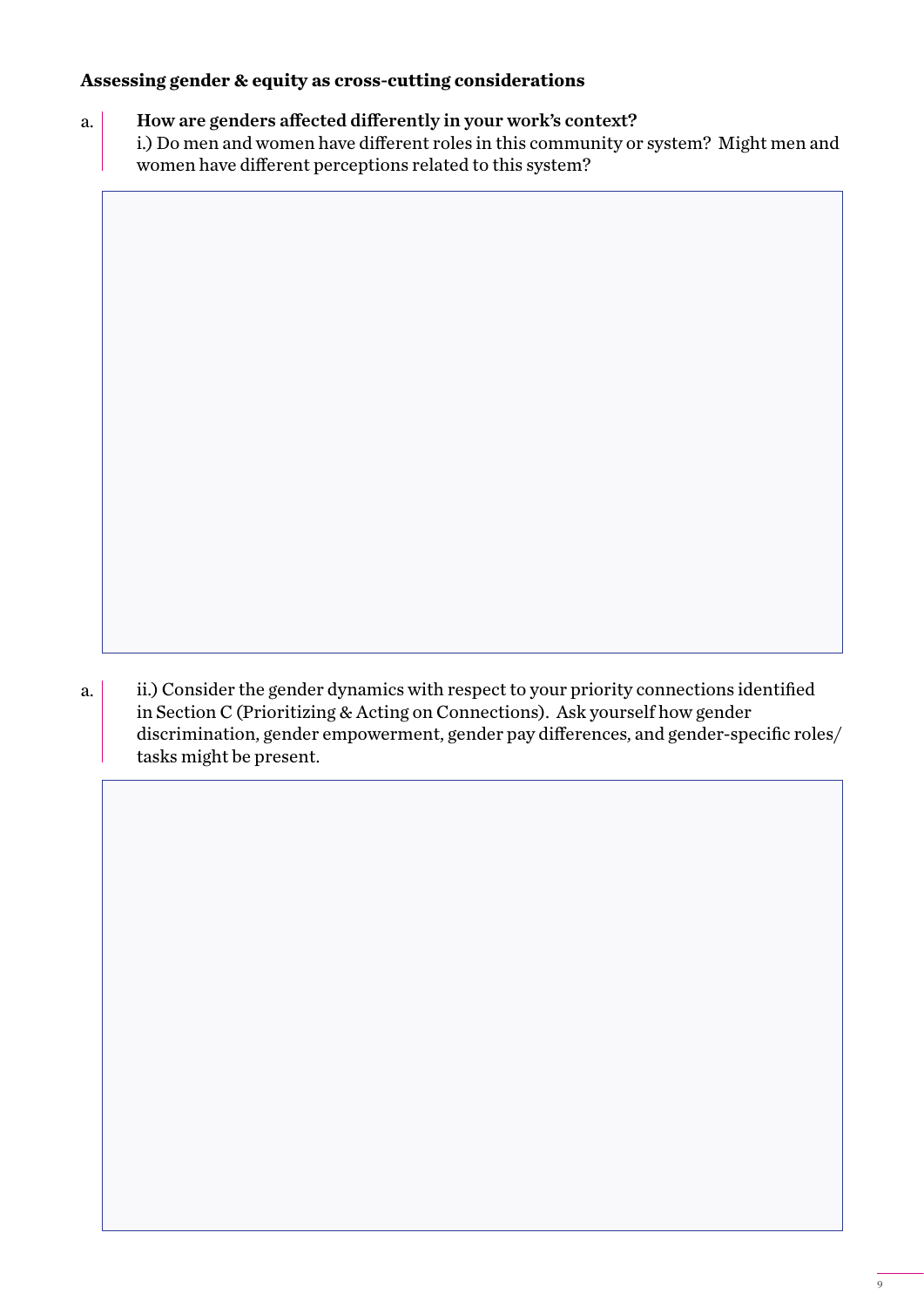Consider your beneficiaries or target audience(s). Are some groups of people affected or involved differently than others? Consider factors such as age, geography (rural vs urban), socioeconomic status, education level, race / ethnicity, cultural identity, religion, sexual orientation, and physical or mental disabilities b.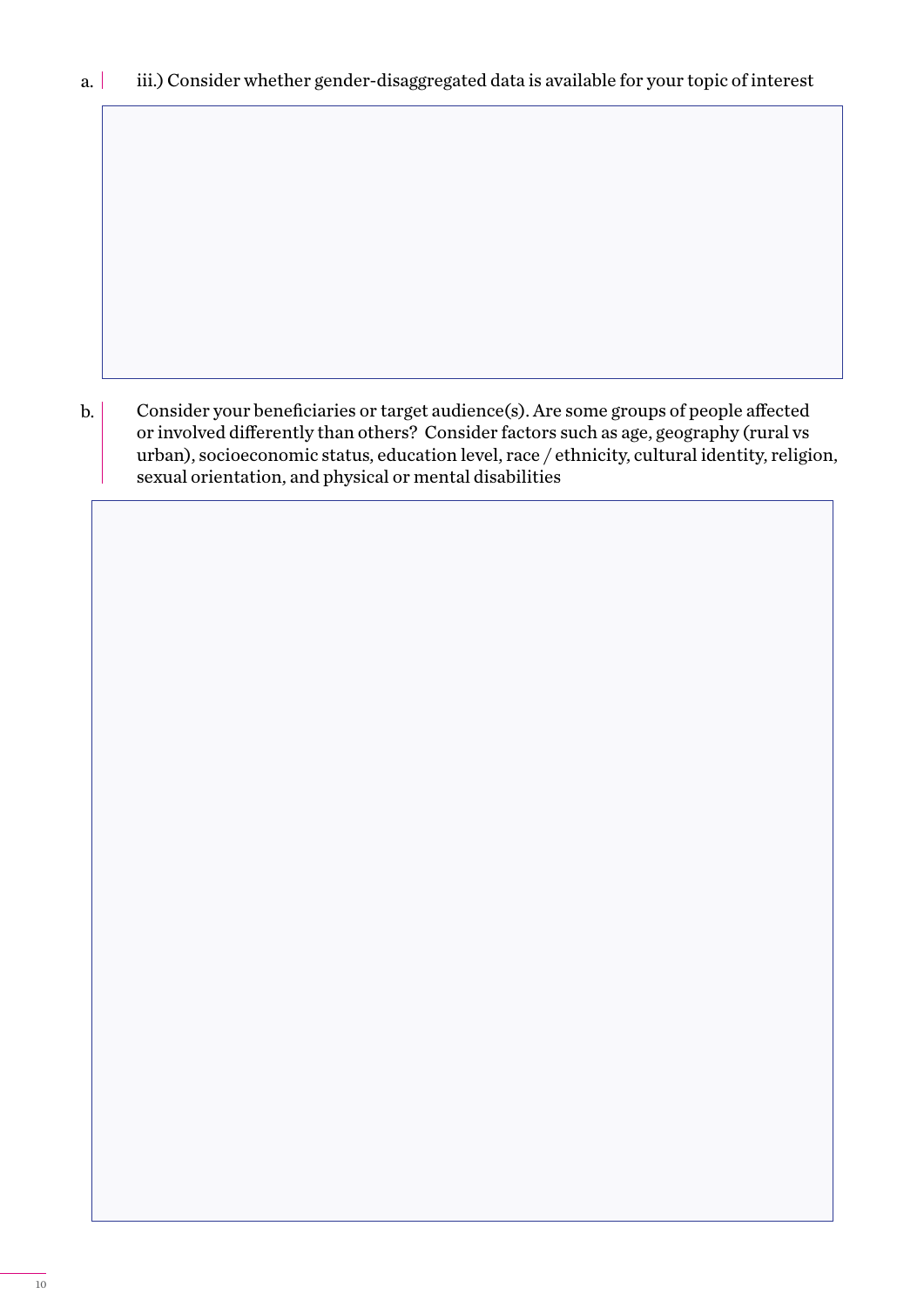# D. Next steps

Section objective: Think about which cross-sector connections are most important to pursue moving forward, and consider ways to act on those connections.

Section instructions: Fill in the table below according to the prompt, and then consider some of the follow-up suggestions for how to move forward with the connections you feel are most worth exploring.

From Section C (Prioritizing & Acting on Connections), you may have identified up to eight relevant connections ('Relevance Scores' 1 or 2) and listed their possible relationships to your work. To further prioritize this list, pick up to three of these items outside of your primary field that you see as most worth exploring further at this time. The motivation could be because of team interest, the interests of key stakeholders such as funders or government officials, potential for impact, strength of the relationship, or other factors. Step 1:

> For each, revisit the barrier or question articulated above, and identify a first step (even a tiny one!) you could take in navigating that barrier or answering that question, and a person, organization, or resource that could help you take that step.

|    | <b>Connection of Interest</b>                                                                                                        | <b>Small Step</b>                                                                                                                      | Helpful person,<br>organization or resource                                                                                                     |
|----|--------------------------------------------------------------------------------------------------------------------------------------|----------------------------------------------------------------------------------------------------------------------------------------|-------------------------------------------------------------------------------------------------------------------------------------------------|
|    | <b>Example: The connection</b><br>between infectious (zoonotic)<br>disease outbreaks and an<br>agricultural certification<br>program | Using a conceptual diagram,<br>map out expected changes to<br>the landscape resulting from<br>an agricultural certification<br>program | Ask a zoonotic disease expert<br>at a nearby university whether<br>those changes mapped in the<br>conceptual diagram might<br>influence disease |
| 1. |                                                                                                                                      |                                                                                                                                        |                                                                                                                                                 |
| 2. |                                                                                                                                      |                                                                                                                                        |                                                                                                                                                 |
| 3. |                                                                                                                                      |                                                                                                                                        |                                                                                                                                                 |